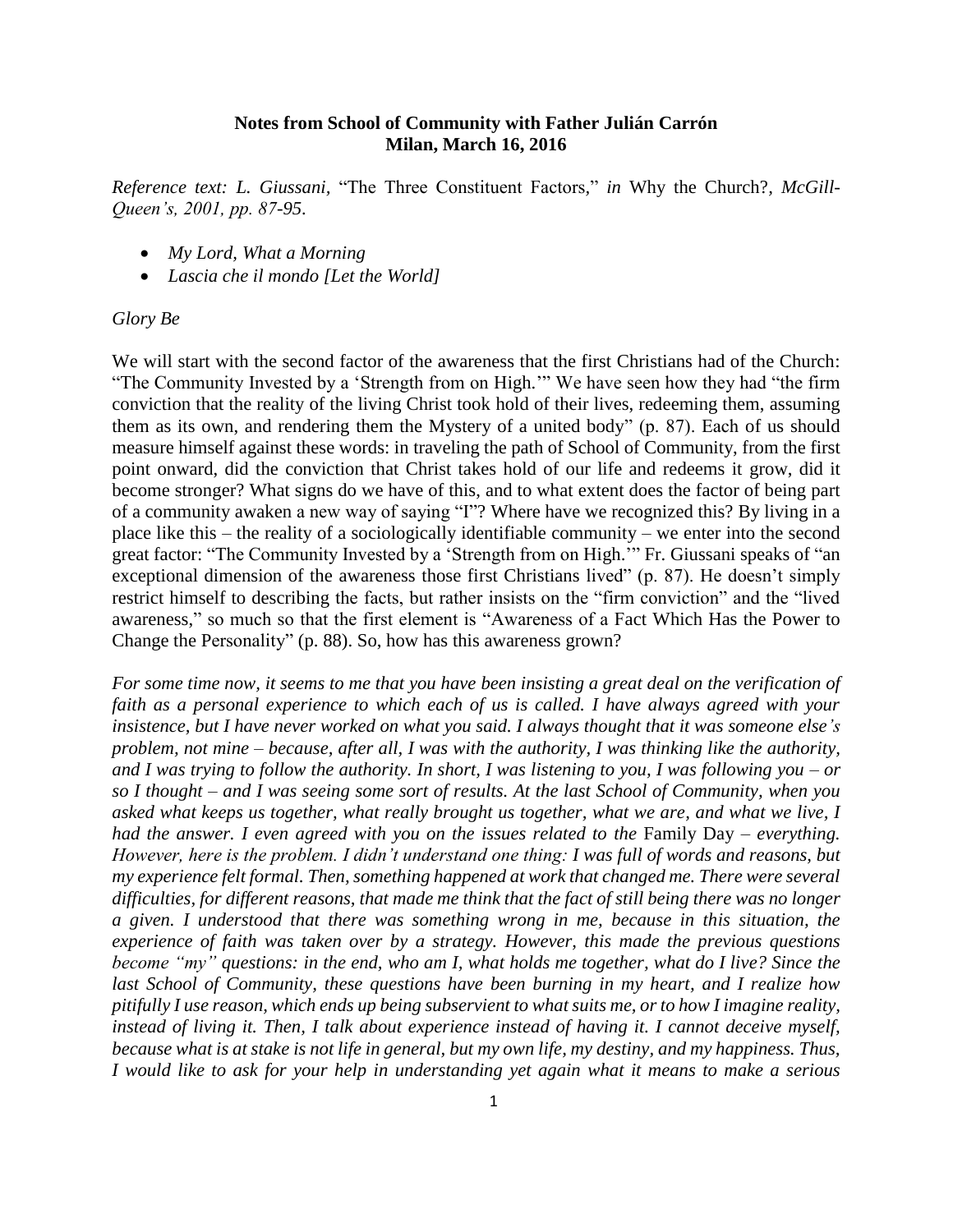*verification of faith, what its fundamental factors are. I apologize for the banality of the question, but I am becoming aware of how little I am accustomed to using reason according to its true nature.*

Are you ready to start to make this verification? In your opinion – starting from what you said, not from what you didn't say – where can you discover, by catching yourself in action, that you have grown with regard to this first point of the School of Community, that is, in the awareness of a fact that has the power to change you?

*A greater knowledge of myself.* 

A greater knowledge of yourself. Where do you see this?

*In the fact that I thought that I was somehow understanding and following, but I really wasn't…*

This is simply recognizing that you haven't changed. Instead, Fr. Giussani speaks of the awareness of a fact that has the power to change you. Did you change in some way?

*Well, yes.*

Where?

*I started to work at it.*

Do you see? The point is that you are not aware of it. What is the change that you identified with an unparalleled insight?

*That the questions have become "my" questions.*

That the questions are yours now. Does that seem inconsequential to you?

*No, no.*

Ultimately, generic questions left you exactly the same as before. However, in belonging to a place, something moved within you – as you said at the beginning – due to my insistence on the verification of faith. Then, a fact at work had the power to make yours…

*…the questions.*

You no longer got upset because you couldn't make those questions become yours. You couldn't help the fact that, from that moment on, they started to burn within you, changing you. Thus, it is the beginning of something that is changing you, since you are immersed in the Christian community. We haven't reached the end of the path, but the "awareness of a fact which has the power to change the personality." These are just words to us, headings on which we then reflect in an abstract way. No – this is what you recognized. The first factor of the verification of faith is to become aware of this increased self-awareness, but especially of what lies at the origin of this change. This allows you not only to talk about experience, but to have it. It's not just a moralistic effort that you make, because you are already having this experience! The problem is that it doesn't fully become an experience until you are aware of it. Something is happening, but it doesn't reach the level of awareness, and therefore we ask the questions without realizing what is already happening within us. You need to recognize that you have already identified a factor of the verification. You already have the beginning of the answer within the experience that you are having.

#### *Thank you.*

"The first Christians were well aware that everything happening in them and among them – the new and exceptional […], the revolutionary compared with the lives so many others around them were leading [they get angry, they get stuck, they complain, they criticize each other] – was not the fruit of their adherence, of their intelligence, or of their will [to which we reduce verification], but a gift of the Spirit" (p. 89). To us, this seems like too much. The fact that what you witnessed could be a gift of the Spirit doesn't even cross your mind, you don't even mention it in what you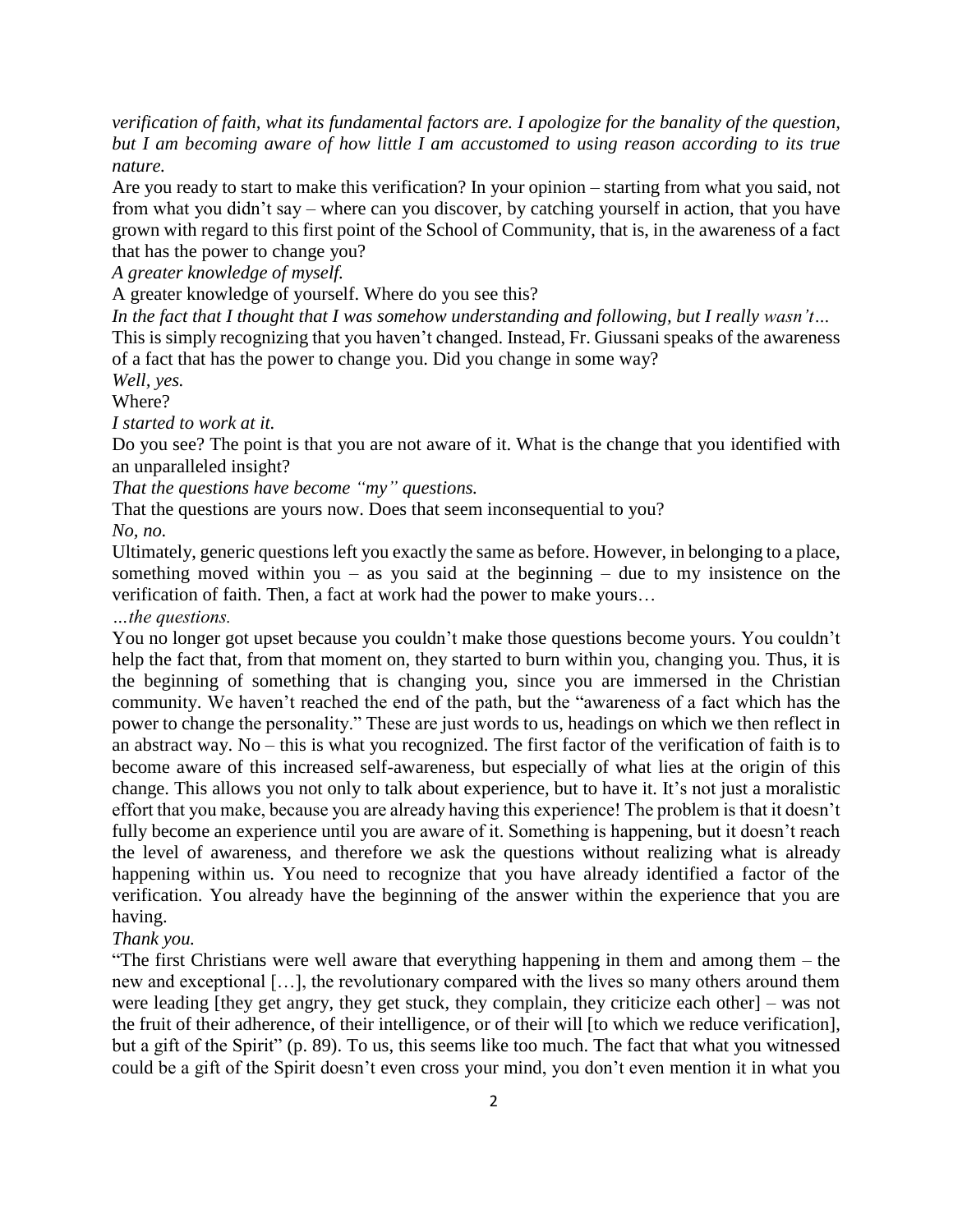say. Therefore, it cannot generate a personality that is sufficiently aware. Why? Because personality is self-awareness: if it doesn't reach the level of self-awareness, then the personality is not generated.

*During these weeks, I have been struck by the descriptive power of the chapters of the School of Community with respect to my life and what is happening. As I reread the part on the Christian community and the first Christians' self-awareness, I inevitably compared it to my life. I was particularly provoked by the section on the "Strength from on High." I realize that there are moments – let's say – in my life in which the relationship with others and with reality is more significant, and so they question me, because they point me toward a mysterious "something." I will give two examples, and then I have a question. In my work (I am a school principal), I meet with people very often: students, parents, teachers – usually because of problems, troubles, things that aren't working. Recently, I had two conversations. Last year, I had met with an 8 th -grader who had failed the previous year, whose mother is dead and whose father is in prison. He flunked last year, and this year he is showing the worst of himself. He is sent to my office very often, he gets agitated with some teachers, he is rude. The last time, I wanted to be straight with him, because he didn't want to go back to class or even apologize to his teacher for what he had done. I told him that I sympathized with his anger at the world, I told him that I knew about his mother, I asked him about his father and what he does with him when social services take him for a visit, if he loves him. During this rapid-fire dialogue, in a moment of greater intensity, of something "more" that I found within myself, I told him, "You are not your anger, you are not a mistake, you are not a boy who didn't turn out well. Not even your father's mistakes can define you." I felt his eyes fixed on me. I concluded by telling him to go back to class and apologize, which he did. In the subsequent days – when he came to school – he smiled at me and greeted me, taking off the hood that he always wears over his head. Second conversation. The mother of a student who will be moving on to high school next year came to see me. She is Muslim and wears a veil. She said that she didn't know why she had come to see me, but she told me in tears that the principal of the high school where she had enrolled her son for next year – he has some health issues – had not wanted to listen to her, even over the phone. They simply informed her that there wouldn't be a place for her son in that school. She repeated to me that she didn't know why she had come to tell me about it and – as she said – to be listened to. Then we talked about her son, and in the end, I told her that I would pray for his health. Once again, I saw before me two eyes full of tears and gratitude. In both cases, at the end of the conversation, once I had said good-bye to each of them, I perceived in myself an overabundance of the things that I had said to them, like the sincere recognition of the work of an Other. Immediately afterward, though, as I work, as I do something else, as I read, as I study, the rationalistic doubt arises: is that what really happened? No, I tell myself, it's my temperament. Moreover, though I am a fairly jovial person, cordial, a bit simpleminded to begin with, ever since I became a principal, I have had the experience, like never before, of being moved by the other and feeling sorrow at my inability to help him. I find myself crying with other people. And yet, I continue to explain to myself that it is because of the education that I have received, whose "concepts" have settled into my heart and my reason, and thus I have made them mine. Within myself, I see the ongoing attempt to explain that overabundance that I do and did notice with determinable factors. Therefore, Fr. Carrón, this is the question: how can one be sure that a "strength from on high" is at work within him? Can this sure awareness of the first Christians be ours, too?*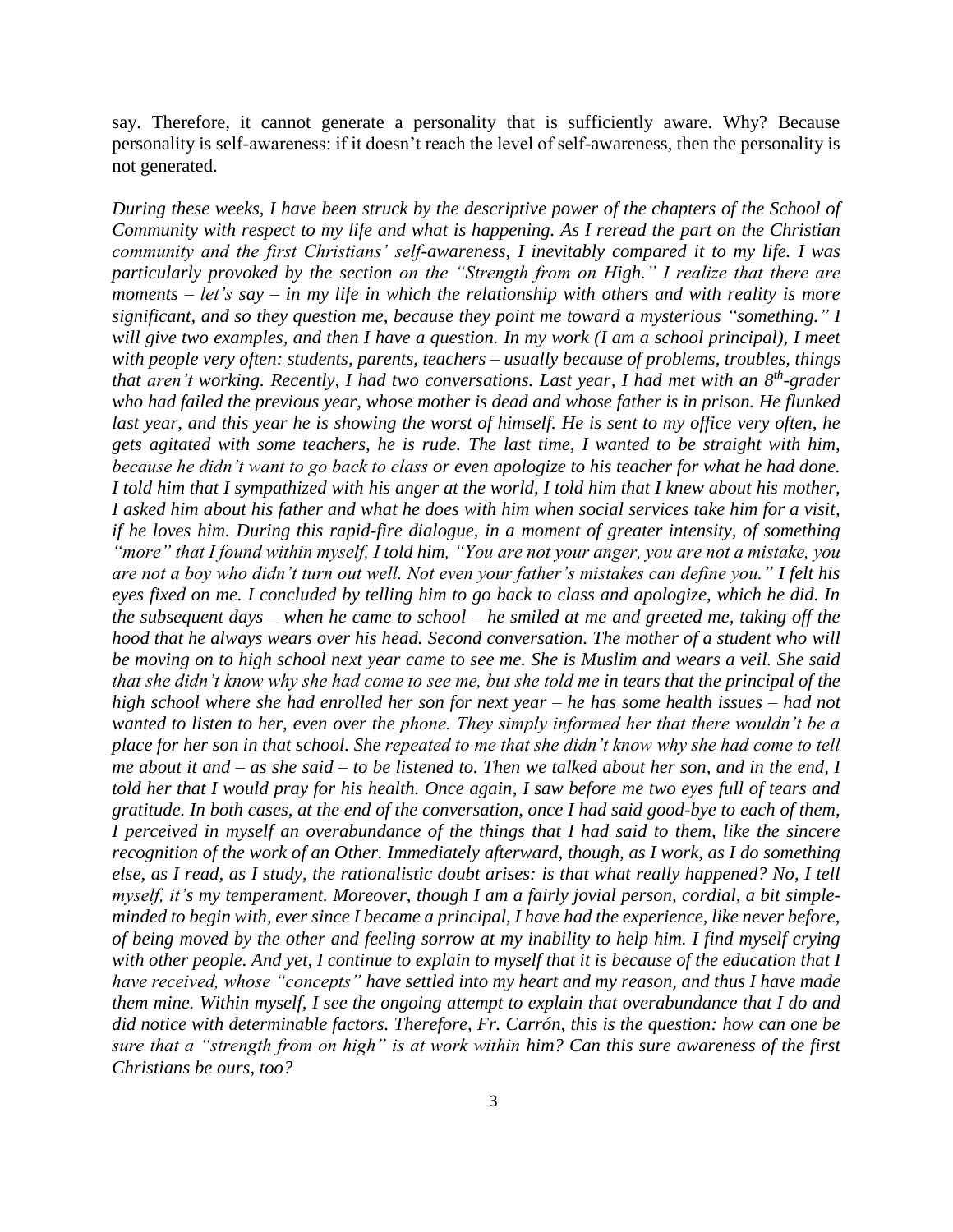What do you say?

*I can say what effect I noticed in myself with respect to the two different gazes, the two attitudes.* That's not necessary. Before the gaze arrived… The gaze is a confirmation. What did you say before the gaze arrived?

*What did I say?*

"Something 'more' that I found within myself."

*Yes.*

Before everything else! The first thing arose within you. That is the wellspring that struck those people.

# *I found it within myself.*

You found it within yourself. Period! Do you give yourself this "more"? This is crucial, because we often jump to the other person's gaze – which is fine – but we don't realize what the origin of our action is, which precedes the other's response. However, since we are not aware of it, we often depend on the validation of others. Instead, Fr. Giussani always told us that faith is a present experience "confirmed by this experience," because, before any outside validation, you have the confirmation in your own experience, in this "more" that generates the gaze, which then moves the other. This is what we take for granted, what we aren't aware of, and what, instead, defines self-awareness. Otherwise, we are fragile, and if we don't find the external validation…

# *…we give up.*

We give up, with all of the consequences that we well know: complaint, insecurity, fear. First point: we have to recognize that the fact exists. Second point: the fact is so present that it is the origin of that gaze (which is not imposed automatically). So what do you find in the School of Community to answer your question? Why don't these facts, this "more" that you find within yourself, make you certain? "Man now stands before Jesus Christ in the same way today as he did 2,000 years ago." There is no difference, and like then, "no sign will ever be enough to force man's freedom to look at the proposal of Christ in a way that is wide open, like the face of a child, or even with the wary, suspicious eyes of so many adults" (p. 94). That is, your freedom is not spared. But many times, when we ask these questions, we are really waiting for facts that make our freedom unnecessary. Like in Jesus' time: "Give us another sign that spares our freedom." Thank God that they don't exist! You already have everything that you need. The point is that our freedom can be wide open, like a child's, or wary, like that of an adult who – as you well say – lets rationalistic doubt prevail. But we have to look rationalistic doubt in the face. Can this doubt eliminate what happened to me? Can the doubt erase that "more" that I found within myself? Can the doubt erase the fact that you are now standing before me? *No.*

The doubt cannot erase it. Then, whether or not we recognize it depends on our freedom. This is our freedom. Without this freedom, your self-awareness doesn't grow, because – as Fr. Giussani says – in the relationship with Christ, nothing is automatic. And yet, we cherish the image of a fact that spares us from engaging our freedom. It's impossible! All of the signs are given to you. You have to decide whether you want to use them, whether you want to take advantage, even of this doubt, in order to ask yourself: is it true or not? Don't let the opportunity pass you by, don't let the doubt go unresolved (because this only causes insecurity to grow). *Thank you.*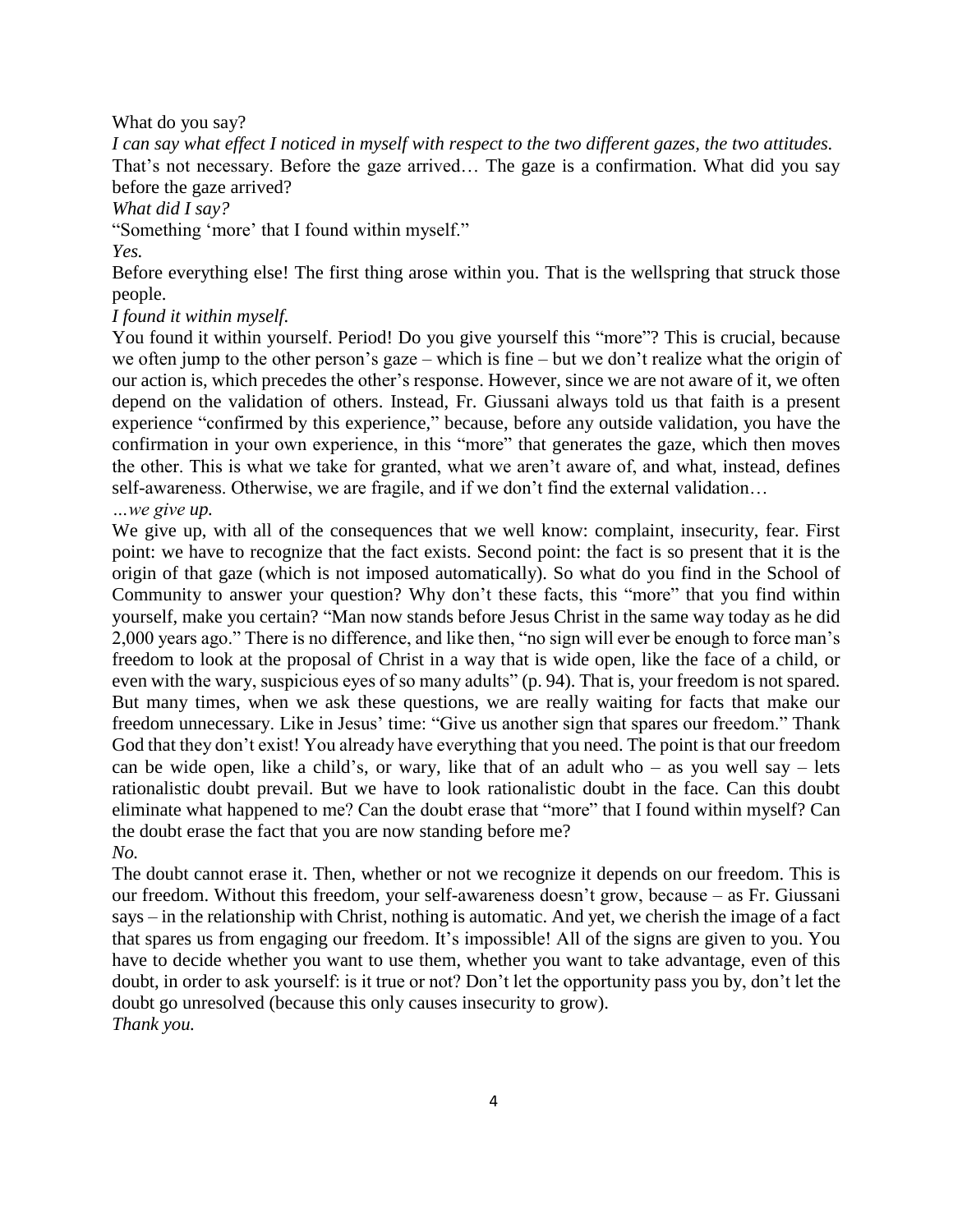*A few days ago, I was driving to charitable work, which is more or less 20 minutes from the university where I study. At one point, I was stopped by the police for a routine check. The policeman who came to ask for my papers was very angry, really annoyed even by the two seconds that it took me to get out my license. I was missing a document that I was supposed to have, so, very worried, I called my dad to ask him what I should do. In the meantime, the policeman had walked away, so I got out of the car and went over to him, trying to explain the situation. He said, "Fine, miss. Don't waste my time, let's fill out this form." So he proceeded to ask me questions about where I live, etc. But, at a certain point, after asking me for my address and social security number, he said, "Excuse me, but I have to ask you a question." "Go ahead." "Are you religious?" I was surprised by his question, but I answered, "Yes." "Which religion? Catholic?" "Yes, I'm Catholic." He turned to his partner and said, "I told you so. This girl – do you see? – has a really beautiful face, clean, very truthful. You can tell that she's religious." Shocked by this, I continued to answer the questions about my license plate, etc. At one point, I turned toward my fellow student, who was in the car with me, and said, "Let the others in our charitable work group know that we're going to be late." The policeman stopped and said, "Where are you going?" "We are friends from college and we are going to do some volunteer work, called charitable work. We help middle and high school kids." He was really surprised, and commented, "It's incredible that things like this still exist in today's world, that young people still do this kind of thing." The other policeman looked at me and added, "In any case, you shouldn't stop doing these activities, because it's clear that only things this beautiful can give you a face like that." At that point, he apologized for making me late. At first, he had been angry because I was wasting his time, and now he was apologizing because he was making me late for charitable work! Then he gave me back all of my papers. I got back into the car, and I tried to tell the other girl what had happened, how the two policemen had changed. We had just gotten back on the beltway when we saw the same police car that had stopped us pull up next to us. I commented smartly, "Too bad for the people behind us, now they will pull them over." Instead, they stopped me again. I pulled over and thought, "Oh no, I was wrong! What on earth did I do?" The policeman came running over as the cars were zooming by – I was concerned – and told me, "Miss, give me that paper for a moment. I have to add some information." I answered, "Thank you!" "Good luck, good luck with everything. It was a pleasure." I got back into the car. The freshman who was next to me was shocked. "In seven minutes!" She kept repeating, "Seven minutes!" That is, in seven minutes, that policeman had become another person. This fact was crucial for me to grow in the self-awareness that we were discussing just now, in the sense that, in front of the policeman's amazement and his change, I really…*

It confirms that he had really become aware of the change!

*This really made me look at myself as if I had some strange clothes on: what am I wearing? What am I wearing, so that, in seven minutes, a stranger gets to the point of not only noticing a difference (also with respect to what the previous speakers said), but of even identifying its origin in being Catholic? He understood right away, he wasn't dumb. As you often tell us, the others understand immediately that the origin is not my ability, or my temperament, but the fact that I am "religious." With respect to the question that you often ask us about the nature of witness, for me it was clear that it's not an effort, but rather making room for that burning spot that is present in my life, that changes and has changed me deep down – so much so that, upon meeting me, another person perceives it as corresponding, and he changes in turn.*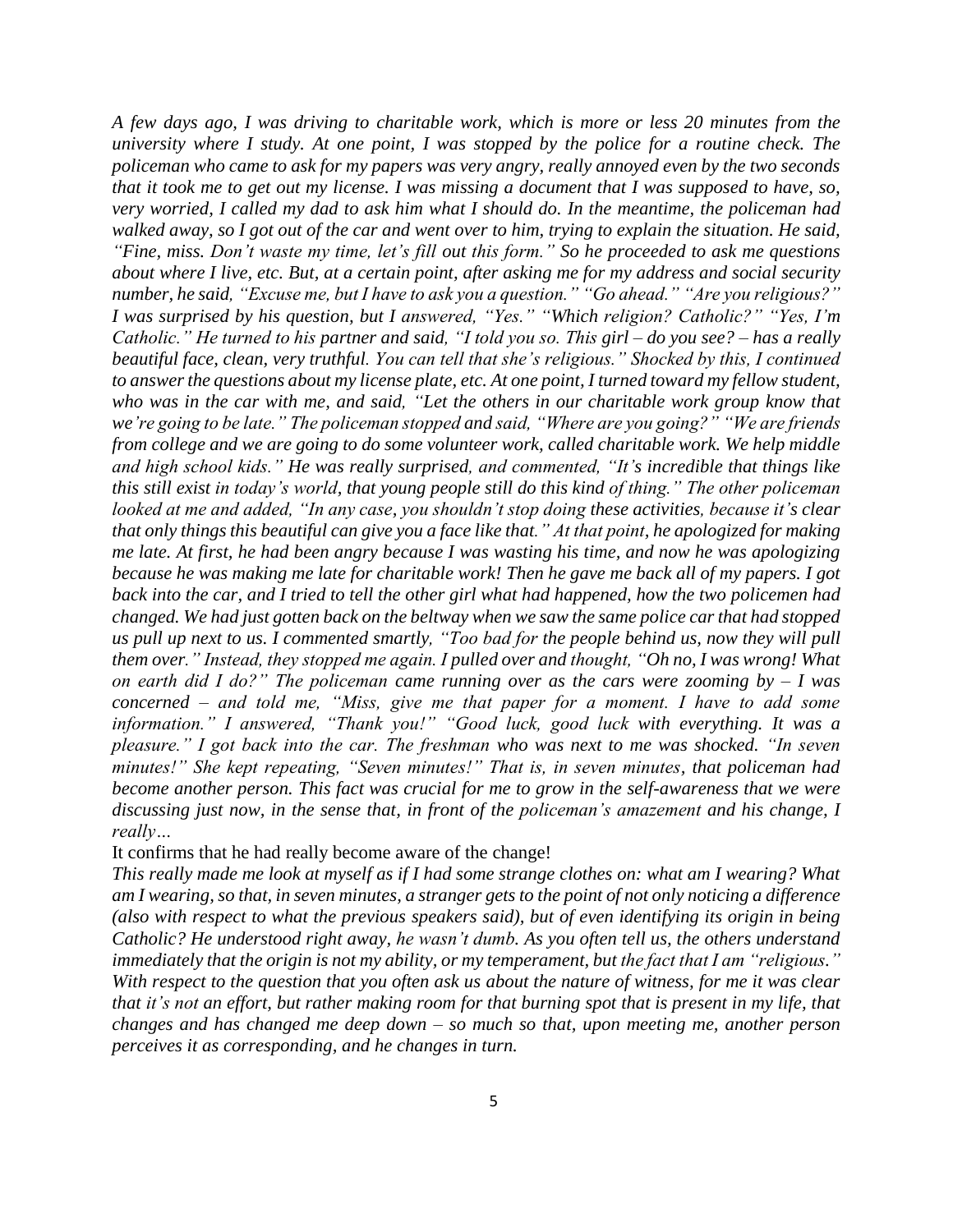What do we have that can change another person in seven minutes, to the point of awakening a question about its origin in him? As we have been saying lately, it is often the others who tell us that what we have is different, who allow us to verify what the School of Community says, who demonstrate it to us. It's as if they said to us: do you realize that this is not because of you, but because of what you have? "Are you religious?" That policeman had that intuition because what he saw cannot be explained in a rationalistic way. It's striking! Even someone who is angry can witness to us a gaze that is open, with the simplicity of a child, which we may be lacking. This is what witnesses even more strongly to what we read in the School of Community, further on, about the struggle. "We cannot even begin to imagine how radical the combat was – the struggle, the totally different phenomenon that Jesus Christ [not us, be careful!] had to bring about in terms of mentality, sensibility, in established ways of life – when he began to make his presence felt in the world [and to impose Himself]. Christ's history among us chose to impose itself with an extraordinary capacity, through exceptional facts which, in the Gospel, are called miracles" (p. 93). Can this be explained with factors that can be rationalistically controlled?

*I am a doctor, and I will tell you what happened to me at work recently. A very premature infant in very serious condition was transferred to our department. From the moment his parents entered our ward, they declared themselves to be against aggressive treatment. They wanted to bring home a fully healthy baby, and they especially didn't want to give their first child a younger brother with serious problems. The baby got through the acute phase without needing extraordinary measures, but every day, the insistent question of the mother was whether the child was going to be normal, whether we had grounds for thinking the opposite. One day, during an exam, it was discovered that he was actually developing some brain damage that wasn't yet clearly quantifiable. The conversation with the parents was very difficult, and the more I looked at the mother, the more I felt a sense of dismay, of impatience and shock, rising up within me. I couldn't understand how a mother with such a tiny son in her arms could be so cynical and insensitive, as if everything depended on her and her son's health conditions. The fact that I was scandalized was creating a wall between the two of us – as if I were better than her, though I am also enslaved by my projects with regard to my husband and children… In the subsequent days, I was so angry that I tried to avoid her, or to avoid going into that room, perhaps also out of the fear of having to face that suffering. Every time that I talked about this situation with my colleagues, I was profoundly distressed. Then we had School of Community, and you told us, "'I know very well that we were chosen by God,' but does this prevail in our way of living? As you can see, having the text of School of Community, where the whole truth about the Church is presented through Fr. Giussani's healthy doctrine, is not enough for this self-awareness to prevail." In that moment, I understood that the problem was precisely my self-awareness. I know that I have been chosen by God, that I am in CL, in the companionship of the Church – and yet, I am unable to look at this woman, I am unable to speak her language. This question that was arising in me led me to work harder on the School of Community. At a certain point, Fr. Giussani says that the gift of the Spirit has to be asked for, begged for. Right there, my whole heart exploded, all of my need that He show Himself in that face, that that circumstance become meaningful for me. Thus, the next day, I was able to enter that room, and as soon as I asked, "How are you doing today, ma'am?" a very long conversation ensued that moved me multiple times. What emerged was not her cynicism, but all of her insuppressible desire to be a mother, along with the great terror that her life and the life of her first son could be ruined by this baby's illness. For the first time, I started to identify with her,*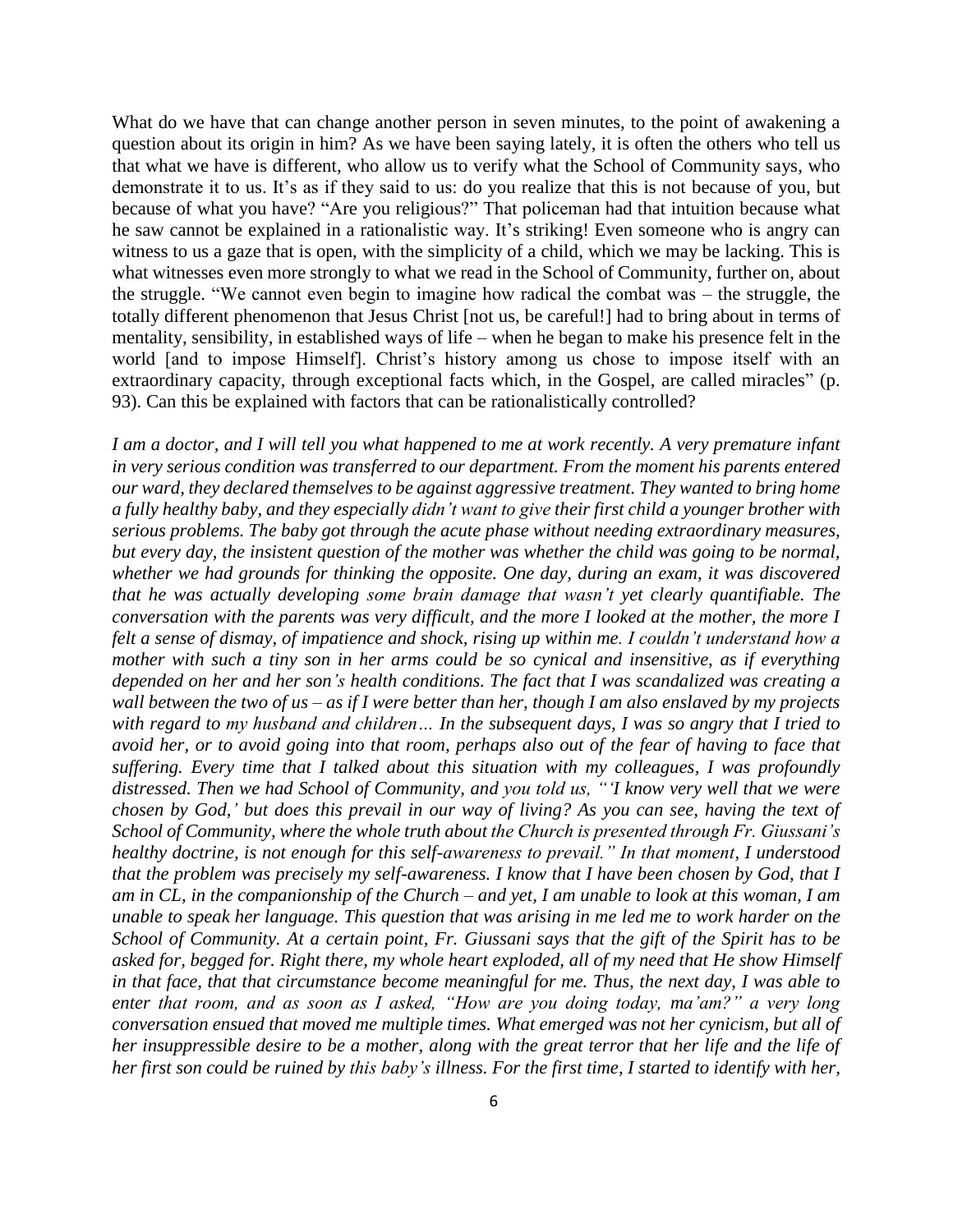*and I told her how, the more I see my children grow, the more I realize that they are not like I had imagined them – far from it – and the more I am unable to love them properly. She answered that her problem wasn't whether her son became a doctor or a street sweeper, but that he could be free to choose what he wanted to be instead of being influenced by his illness. I said that happiness for a child is first of all to feel loved, and to see in his parents the certainty that life is always worth living. Here we got to the bottom of the issue, because she answered that the problem is precisely that she doesn't have this certainty, and thus she is terrified of the future. The only thing that I could tell her was that it is impossible for anyone to reach this certainty on his own, and that we need to be sustained on this journey. So I proposed that she meet with families and parents who had faced, or were facing, life with such a special child, in order to realize that it is possible to be happy. As I was talking, I had in mind the faces of my friends who are living this experience. That mother was thrilled with my proposal. So I told her that I would also stay close by her on this journey, as much as I could. I don't know how this story will pan out, whether she will ever come to accept her son, or whether the baby will be healthy or not. But what moved me was leaving there with my heart full of love for her and for him. I was glad, free of the anguish of having to cut out that part of reality that I was unable to face, and aware that living my job like this makes me enjoy it a hundred thousand times more. Above all, that mother and her baby (who will stay in our ward for quite some time) are the constant provocation to ask myself whether and why life is worth living, to ask the Holy Spirit for help in not falling prey to cynicism, not hiding or avoiding what makes me suffer, because my life is full of projects that don't work out, and my job constantly forces me to face the question about life's meaning. With regard to this, I really do need to be educated and sustained, so thank you!*

Help us to identify the signs of this change in your witness, through your belonging to the Church. We need to grasp them, otherwise we continue to speak generically.

*I experienced a possibility of living my reality…*

Only a possibility?

### *I could enjoy it. I was happy.*

You won't get off that easily. Tell me where you perceived this happiness. Otherwise, the School of Community becomes abstract. The first sign, the beginning of the miracle, is that one asks for and invokes this gift of the Spirit. This was the first thing that you did. It seems like nothing, but instead, it offers Christ present the possibility to open you up within a reality in which you initially felt blocked, and which your natural reaction would have caused you to censor. The surprise is that, at a certain point, by participating in a place like the Church, one can experience this change. The first sign: asking. And the second?

*The movement of my freedom.*

In fact, you changed so much that you went into the room, and not as the result of an effort ("How are you doing today, ma'am?"). Third: identifying with the other, with that mom. Our possibility to make a contribution to the world, to encounter the wounded of the world – just as we, too, are wounded – depends on the verification of what we live. If we don't make the journey of verification, then we will not be able to recognize that woman's need, to the point of discovering that the problem was a very human predicament: she wasn't certain, and therefore she was fearful. That is why you were scandalized. Without this present event, which opens up our gaze again, we identify everything in the wrong way, even – pay attention! – what scandalizes us, because we attribute to the other something that is actually related only to our incapacity to see all of the factors, and which, instead, the power of the Spirit makes possible. It leaves us speechless! That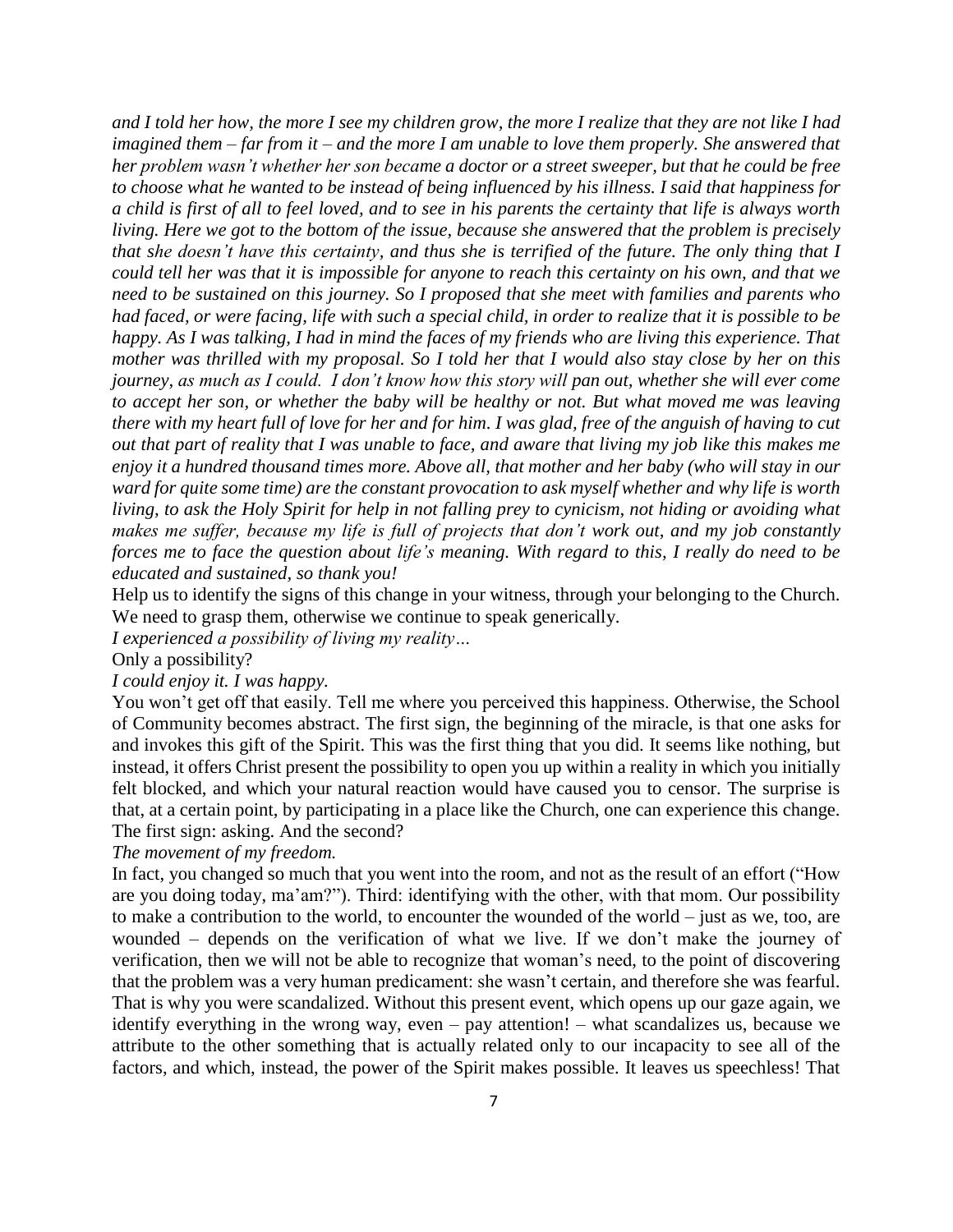is why the journey that we are invited to make is so crucial – first and foremost, for yourself (because otherwise you live divided: on the one hand, you participate in the life of the Movement, and on the other, you are stuck at work), and then for the others. The verification of faith has this cultural and historic scope, this kind of impact on the way we live reality.

*I will start from your article, "Una presenza originale" ["An Original Presence"], which was published in the latest* Tracce. *The content is clearly striking. Many of us were amazed by the depth and clarity of judgment. What strikes me the most, though, is the journey that you made, the way in which you looked at the circumstance that the Movement is living right now. For me, what was happening was chaos, but for you, it was an opportunity. As you repeated to us, "Everything that the Mystery doesn't spare us is for our maturation" ("Una presenza originale,"* Tracce*, no. 3/2016, p. II). I repeat this phrase, but you live it. Therefore, you have started a journey that none of us – at least, not me – has begun yet, this work, this striking path. You delved into the issue even when, in the end, you didn't have to (now that the political controversy over civil unions has passed). On the contrary, you wanted to look at it, to face it as no one else had, by asking yourself what this was asking of you and of us. You went to see what Fr. Giussani said in a similar situation, you wanted to verify how pertinent it was to the circumstance that we are living, to the point of giving a judgment. You went to see what the history of the Church teaches us, you compared the situation to the Gospel, and so on. Who among us did this? I think that this is the difference. This is the verification of faith. I believe that this is extremely important for the personal growth of each one of us, because there will always be circumstances that somehow challenge us – in our work, in relationships, in life – and if we don't understand that the newness that faith introduces is the way to face all of those things, then we are lost. What happened is even more educational for those who think that they are "on your side." You often say that the most dangerous people are the socalled "followers of Carrón," because we could be content with the fact that you did the work without starting to do it ourselves. Where do we differ from you? Do you do it because you are the boss? No. I think that you do it because of faith, because you consider the circumstance to be an opportunity for you. If we don't come to identify with you, then it will really be a crime – at least, this is what I discover in myself – because we will not grow as people of faith, we will not become adults in the faith, and we will content ourselves with the fact that you do this work. Also, with respect to this text: you made a fundamental statement, which we can wave like a flag in front of the others. But what work did I do? Where are we? How am I growing in faith? If we limited ourselves to doing this, then we would lose the entire contribution that first Fr. Giussani, and now you, are giving to us. From the moment in which I became aware of this, I have been asking the Holy Spirit every day to give me the ability to identify myself with it to this extent. It is what I desire most at this moment. I am grateful that we are doing School of Community on a "Strength from on High," because your position, and the contribution that emerged from it, made this point very clear to me. I find it impossible to read your text without thinking of the words of the School of Community: "A prophet is one who announces the significance of the world and the value of life. The power of prophecy is the power to know what is real. Prophecy is not of man. It comes from on high" (p. 92). I hope that God will grant me this grace, at least during this Lent.*

Thank you, because I think that you described well what is at stake for all of us in this verification. I make this verification for myself. I do it because I can no longer refrain from doing it. I could have avoided it, as you said. It would have been easier to give the team order, "Everyone to Rome!" Instead, I wanted to challenge each of you to make your own verification. I knew what I was going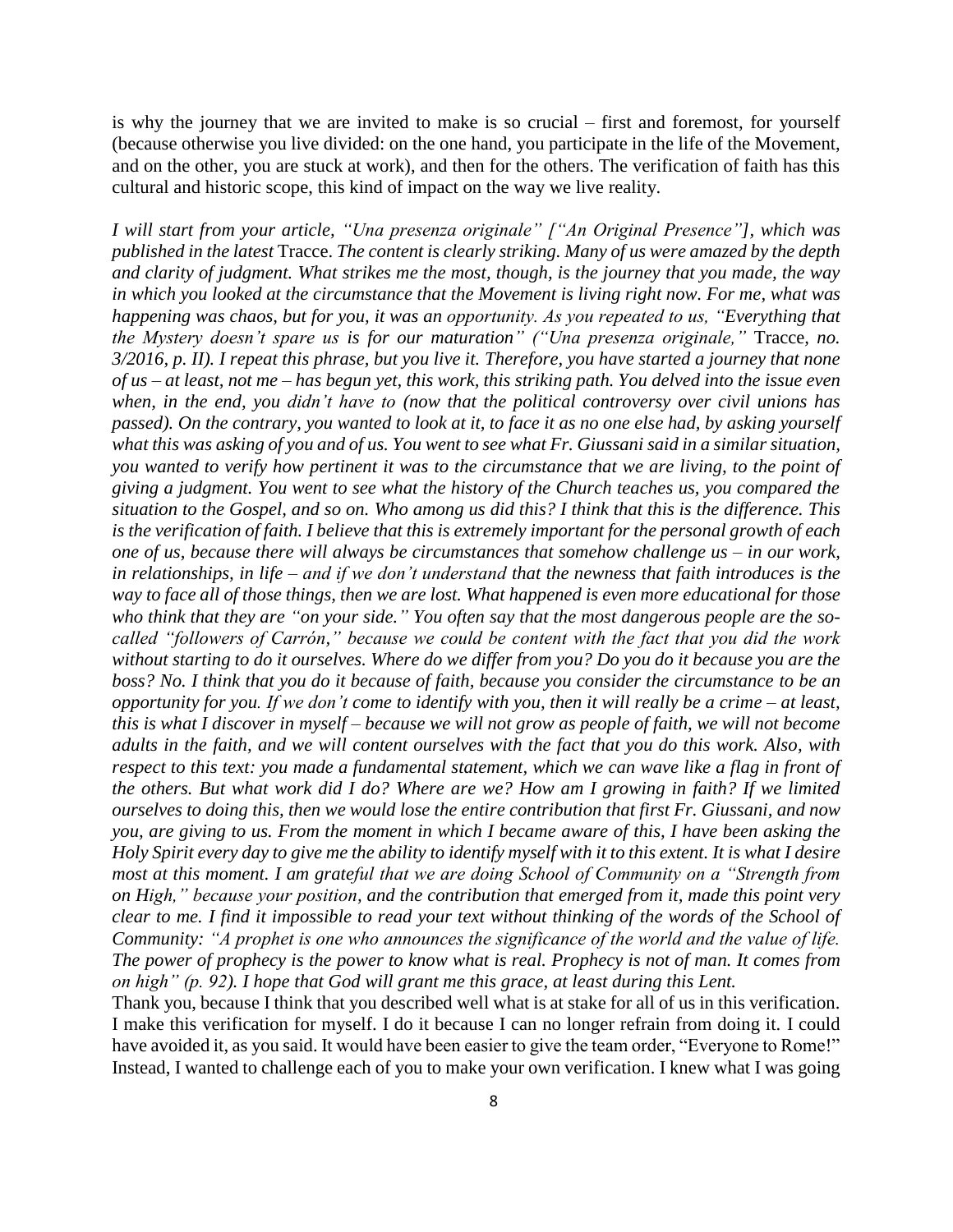up against. However, I am not interested in being liked by others, or by myself. I am interested in verifying personally. I took a risk in order to verify whether this article responds to the challenges that we are facing. It is an attempt, without any claim of being the right thing. That is why I invited everyone to verify it. The text in *Tracce* is the outcome of this – not in order to give you the doctrine to repeat, but to invite each of you to verify it for your own benefit. Otherwise, we will not be able to be in the world with a face, with reasons, with a certainty, as we have heard this evening. The sign that Christ is present now, and not just a remembrance of the past, is precisely the fact that I can verify the advantage of faith in the present, the pertinence of faith to the needs that I have to face in my life. If I don't perceive it like this, then I will content myself with repeating what I "already know" – but in the end, I will be defeated. Instead, here we have all of the means to make a verification. Therefore, I will conclude by referring you to an article in *Traces* about our friend Francesco Boin, who is a physician in San Francisco. The world in which he lives will be increasingly our own, with very difficult challenges to face (he always has to be careful about what he says, because any interference with the other person's conscience can cause him problems at work). And yet, Francesco says, "This sharing changes everything, even the medical aspects of their condition. The first way I can help them is for me, for myself, to respond to the wound that reality inflicts on me." Only if one makes his own verification, can he live with dignity in a world like ours. "The true cultural battle here is to rebuild, starting from a fullness of life, lived [there as well as here, as you can see]. So my task is to yield to the attraction that reality generates in my days, and to the discovery of how Jesus responds to my need. […] Being a witness is possible when they see in me what they are looking for." It is the certainty about which we spoke this evening. A colleague said to him, "I really have to ask you something. You have to help me understand. You don't have a woman in your life, you don't have a man, but you have a point of stability in your life. It's obvious." And he asked him, "What's behind it all?" It cannot help but raise the question about the origin, and it cannot help but be the occasion to explain the reason, because the most complicated and difficult thing is to cause the question to emerge. "Who is this man?" Now, 2,000 years later: "What's behind it all?" "Are you religious?" Francesco answered, "I'm Catholic, and for me the experience of faith was the encounter with a Presence so alive and so attractive that I gave my life to Him. My point of stability [he is not married, he doesn't have emotional props] is this relationship" – the relationship that he lives with Christ. So the other person told him, "Thank you. I understand that it's something that's missing for me" ("What's Behind It All?" by Alessandra Stoppa, *Traces*, no. 3/2016, pp. 19-23). This is what our being in the world is about. The point is whether this section of the School of Community has made us even more aware of this. What is the sign? If, when I wake up in the morning, His presence prevails – not the fact of not being up to the task, because it's a given that I'm not. Were we amazed once more by His presence at work among us, not as a fact of the past, not as a devout remembrance, but as something so present that it fills us, that our whole life is filled by His presence? If it's not like this, then all of the facts that we recount to each other are unable to generate a greater awareness in us. Then, those who suspect that it is impossible for us to have the same awareness as the first Christians would be right. It's not that we don't have facts in front of us, but the awareness of what all of these facts demonstrate is lacking. That is why the Mystery sometimes has to give us other people who ask us the question about our origin, so that we can reach this awareness.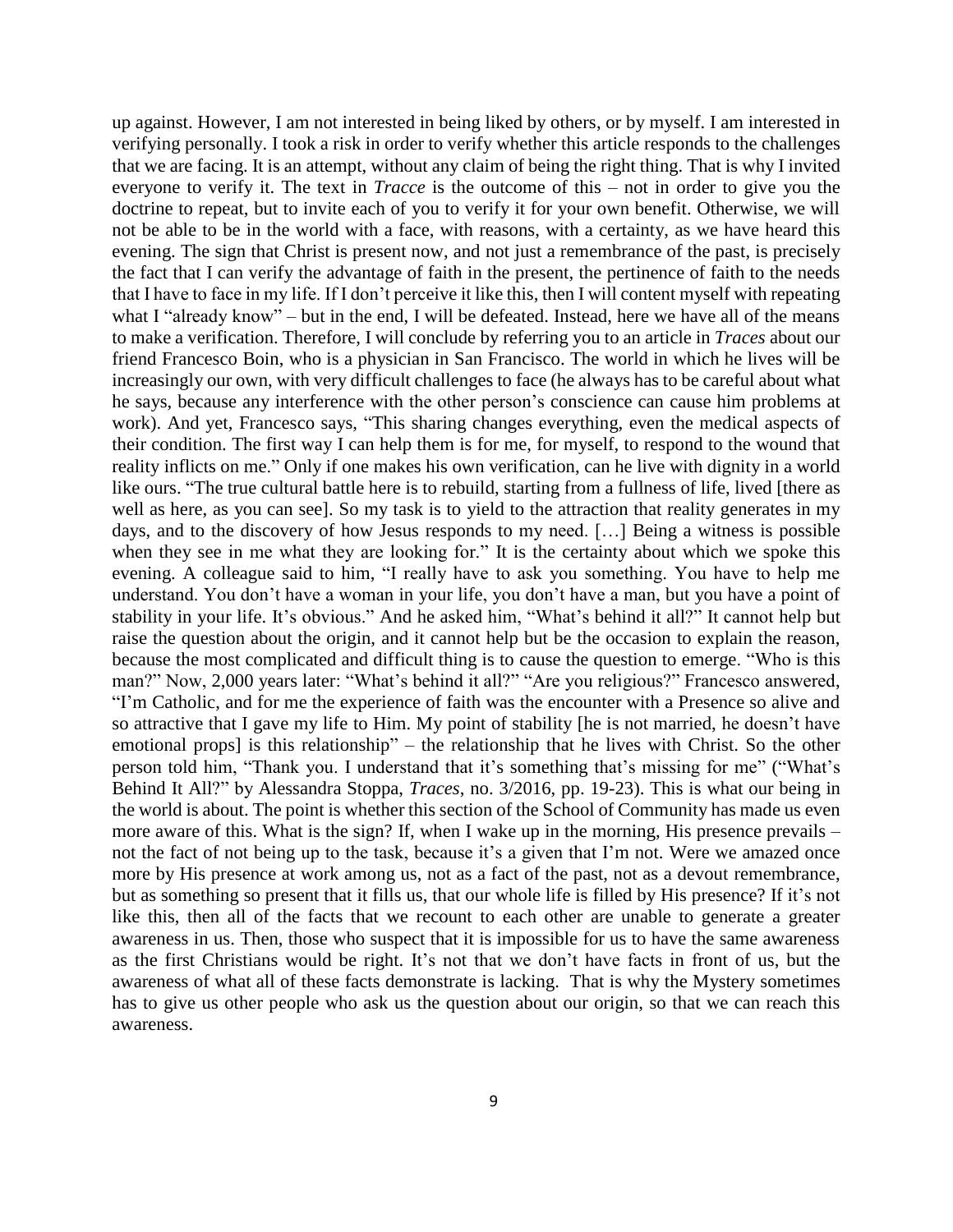The next School of Community will be on May 25<sup>th</sup> at 9:00pm. (We will skip the month of April because we will have the *Fraternity Spiritual Exercises*.) We will go over the last part of "The Three Constituent Factors," pp. 95-111. This will be our work during April, and then we will start working on the Introduction of the *Exercises* as soon as it is available, guided by this question: How does the Movement change our conception of the Church, that is, the way in which we live it? How does reading the last point of this chapter, "A New Type of Life," change our conception of communion, of the relationship between ontology and ethics, between community and authority? All of the factors present there ask us for a change in awareness. As we can see, the School of Community becomes fruitful if we do the daily work of making a comparison with some of the sentences that we read, in order to become aware of how it judges our day. As our friend told us, a phrase was enough to introduce a different gaze into how she was living her work. This is enough. If the School of Community is not something that accompanies us as the hypothesis with which we enter into reality, then it is reduced to our comments. And then what good is it? It will never become interesting like that. It becomes interesting when one sees that it offers him the suggestion of a way to stay in reality that changes him. That is why it is a companionship for our life. It is this constant comparison that broadens our horizon and causes what Fr. Giussani proposes to become a mentality, which is then confirmed in experience by the facts that happen.

Page One of the March issue of *Tracce* contains my contribution at the Assembly of Italian Leaders. I expanded upon some aspects that are in the book *La bellezza disarmata* [*Unarmed Beauty*], in order to help us to judge the current challenges. As I said, it is an attempt that I offer as a sign of the work that our friend mentioned, a sign of friendship. I hope that it is useful; if not, you can throw it away. I invite you to read it and to distribute it to all of our friends, in order to help us to make this comparison.

Easter Poster. This is a tool that we propose every year, along with the Christmas Poster, in order to present everyone with a theme that is particularly important to us. In a year like this one, I wonder: what does the Pope want us to learn in this Year of Mercy? If one doesn't ask himself this question, it is because he thinks, "I already know what Mercy is." But maybe we don't know it yet. We must prepare for the *Exercises* with this question: what does the Pope perceive, which caused him to proclaim the Year of Mercy?

I will reread the text of the Easter Poster:

"The fragility of our era is this, too: we don't believe that there is a chance for redemption; for a hand to raise you up; for an embrace to save you, forgive you, pick you up, flood you with infinite, patient, indulgent love; to put you back on your feet. When you feel his merciful embrace, when you let yourself be embraced, when you are moved – that's when life can change, because that's when we try to respond to the immense and unexpected gift of grace, a gift that is so overabundant it may even seem 'unfair' in our eyes" (Pope Francis).

"When the centurion saw Jesus, when the Samaritan woman felt herself looked at and described in detail, when the woman taken in adultery heard him say, 'Neither do I condemn you. Go, and do not sin anymore,' when John and Andrew saw that face look on them intently and speak to them, they were immersed in his presence. To be immersed in the presence of Christ who gives us his justice, to look at him: this is the conversion that fundamentally changes us. In other words, it leaves us forgiven. It is enough to look at him again, to think of him again, and we are forgiven" (Luigi Giussani).